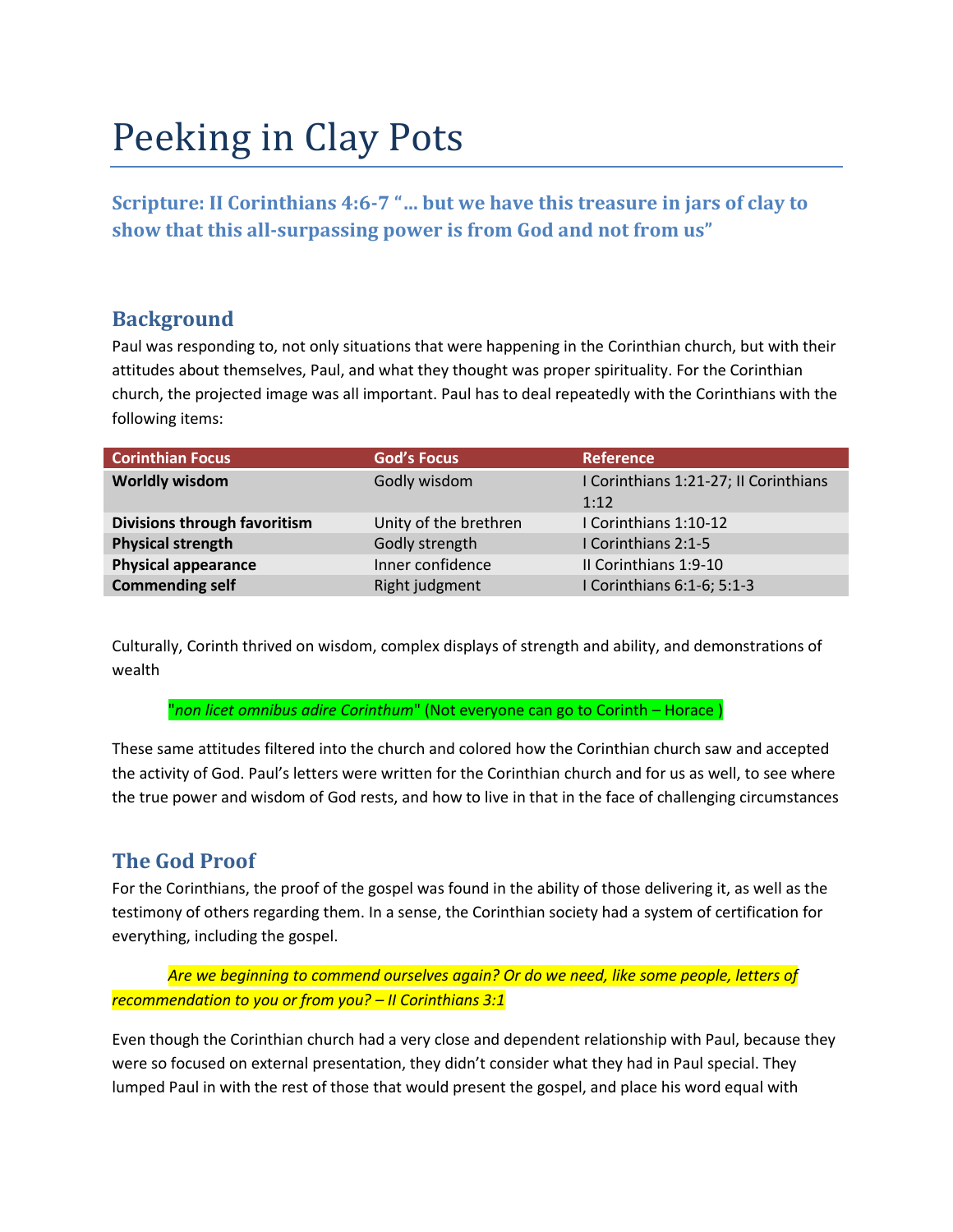others, regardless of the relationship. Basically, If it presented well, it was accepted, and the better it presented, the more it was accepted.

*Even though you have ten thousand guardians in Christ, you do not have many fathers, for in Christ Jesus, I became your father through the gospel – I Corinthians 4:15* 

*Note: the guardians were only useful for boys until they became men, then they were turned over to the father.* 

Paul urged them to not look externally for the proof of God's ability through Paul, but internally

*You yourselves are our letter, written on our hearts, known and read by everybody. You show that you are a letter from Christ, the result of our ministry, written not with ink but with the Spirit of the Living God, not on tablets of stone, but on tablets of human hearts – II Corinthians 3:2-3*

#### **Where was God when**

When we look externally, sometimes it is hard to see God present in the circumstances or people around us. Other times we try to give justifications or our own defense to help us understand and accept what is going on. Rabbi Kushner wrote this response to the question of "where was God on 9/11?":

"… God was trying to discourage anyone from taking these flights. Those 4 flights together held over 1000 passengers, and there were only 266 on board. God was on 4 commercial airlines giving terrified passengers the ability to stay calm… God was busy trying to create obstacles for employees at the World Trade Center…" (you can view the rest of Rabbi Kushner's article here: <http://neilmammen.wordpress.com/2011/09/11/where-was-god-on-9-11/> )

Our response to such an article is acceptance, because we can now understand the scope of God at work. We can place God in specific places and activities that make sense to us. While this is a good explanation for the activity of God, it can be argued that

- 1) God was only there for those that escaped the disaster
- 2) God wasn't there for those who died
- 3) We can only see God in the delta between what happened and what could have happened.

Does an omnipotent, omnipresent God only present Himself in the delta? Does God need to be *proven* for Him to still be God? Do we worship God because we have an explanation of our surroundings, or is God's presence enough?

*This is what the Lord says – Israel's king and Redeemer, The Lord of Heaven's Armies: I am the First and the Last; there is no other God. Who is like Me? Let him step forward and prove you his power. Let him do as I have done since ancient times when I established a people and explained its future – Isaiah 44:6-7*

When we reduce God to our understanding of the circumstances, we reduce His power and ability to our own. How then can we expect God to work in our situations in ways greater than we can, or to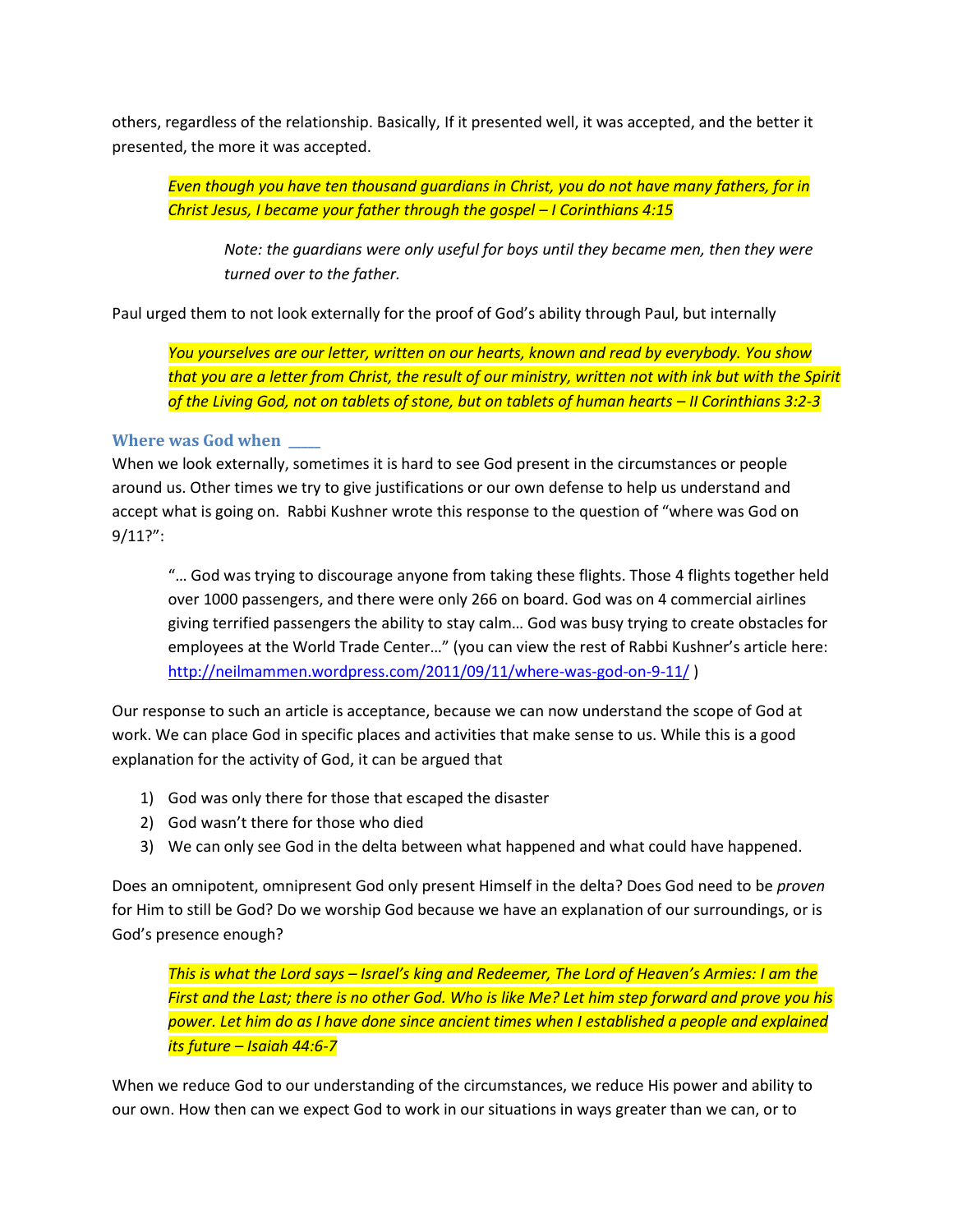present a life that is abundant and full? For the Corinthians, God was as good as what *they saw*, but Paul was trying to show them that God, and what He has for us, is much more than our faculties can take in

*However as it is written, "No eye has seen, no ear has hear, no mind has conceived what God has prepared for those who love Him but God has revealed it to us by His Spirit. The Spirit searches all things, even the deep things of God – I Corinthians 2:9-10*

## **Removing the Lid**

Paul begins to have a detailed conversation about the difference between the old covenant and the new (which is interesting, because the Corinthians were Gentiles) and the glory that comes from each covenant.

*For what was glorious has no glory now in comparison of the surpassing glory…Therefore, since we have such a hope, we are very bold. We are not like Moses who would put a veil over his face to keep the Israelites from gazing at it while the radiance was fading away – II Corinthians 3:10,12-13*

Paul shows the Corinthians that what he has (and what they have) is so much greater than anything that came before, and because of that, they have a right to be bold about what they have, and what they are. Yet the boldness is not in their own person or ability: what they have and who they are are all from God:

*Such confidence as this is ours through Christ before God. Not that we are competent to claim anything for ourselves. But our competence comes from God – II Corinthians 3:4-5*

*You are the light of the world. A city on a hill cannot be hidden. Neither do people light a lamp and put it under a bowl. Instead they put it on its stand, and it gives light to everyone in the house – Matthew 5:14-15*

Paul does not present the things that he has done for the Corinthian church as a proof that God is real, or as a proof of the presence or activity of God. His confidence was not because of anything he did, but because of who God made him, and even that was not based on the promise or potential for activity.

#### **The activity does not determine the creation. Rather, the creation determines the activity**.

Paul was not a minister because he was a great orator, was well versed in the scriptures, etc. Paul did the things he did because he was a minister

Paul let the reality of who God was and who he was in God, shine through all circumstances, and that reality was not influenced by the social acceptance of the circumstance or not.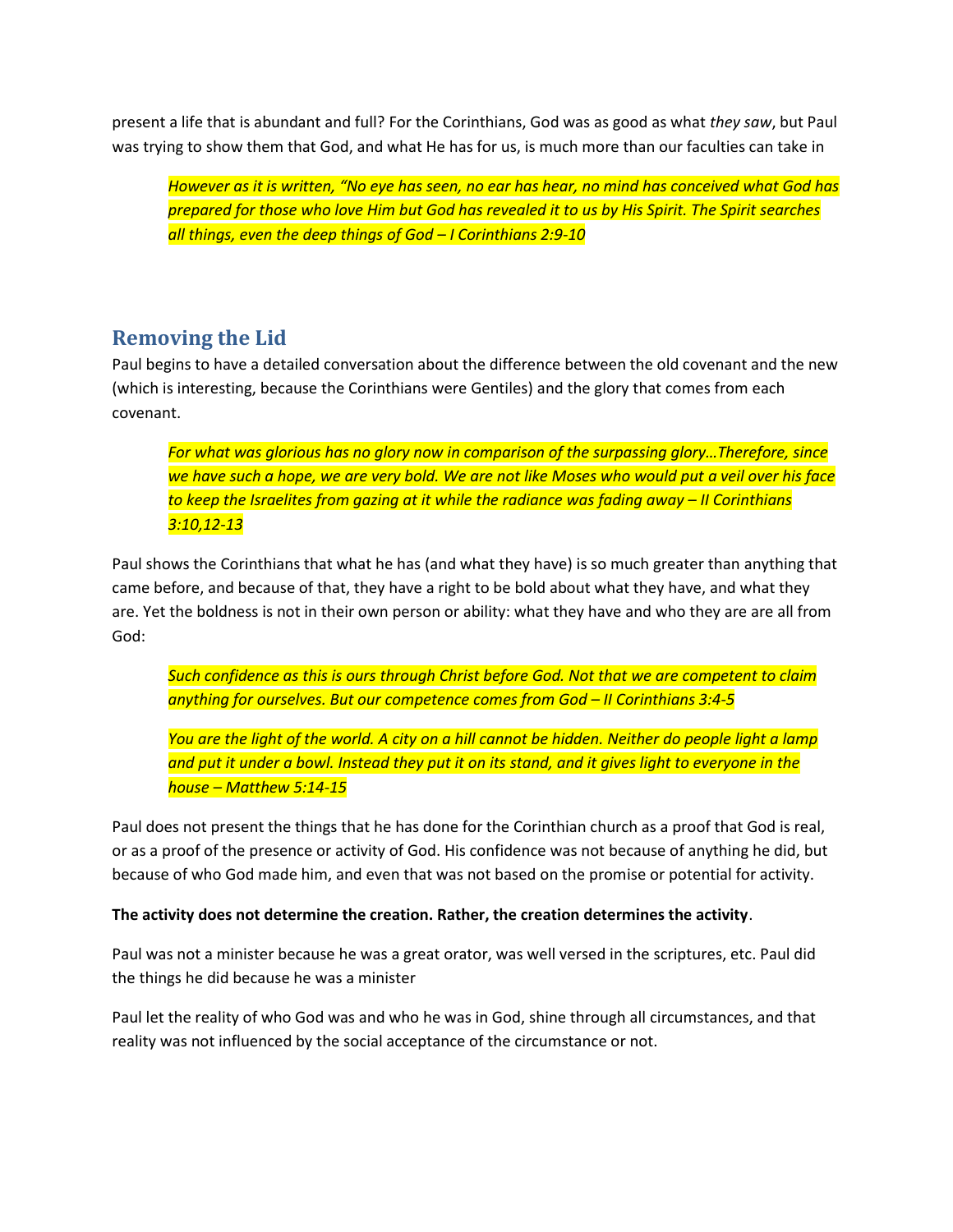# **The Beauty Within**

#### **Our alabaster box**

In biblical times, alabaster containers were made to keep perfume. Often because of the beauty of the alabaster itself, it was fashioned into exquisite containers. The real value, though, was contained inside – expensive perfume.

The Corinthian church in many ways was like this, in their focus on the external and the presentable. We need to be careful that no matter how beautiful the container, it is only a container, and the real "value" is what is inside

*Woe to you, teachers of the law and Pharisees, you hypocrites! You are like whitewashed tombs which look beautiful on the outside, but on the inside are full of dead men's bones and everything unclean – Matthew 23:27*

Paul understood that the container was not the focus, and was free to not to have to be the focus of attention when it came to matters of God. Paul, then compared us to something less glamorous: clay pots

*But we have this treasure in jars of clay to show that this all surpassing power is from God and not from us – II Corinthians 4:7*

#### **Identifying the Treasure**

When Paul takes the focus off of the external, he shows exactly what is important, what God is doing in the lives of the believers:

*For God, who said, "Let light shine out of darkness", made His light shine in our hearts to give us the light of the knowledge of the glory of God in the face of Christ – II Corinthians 4:6*

## **Knowing What I Know**

For Paul, it was about understanding the glory, or the manifest presence of God in Jesus. It was knowing that God was going to be God in all things, that Jesus would still be the risen Lord and his Savior, and that nothing was going to change that.

**The God we have in salvation is the same God we have when nothing is going right. The God that blessed and healed us is the same God when the blessing and healing are delayed.** 

*Why is this important? Because we have to be able to know that God is God, whether we can justify it in our circumstances. Similarly, we don't minister, witness, or testify about God only when things are going well. Even when things are dark and hard to understand, God continues to be God and His light shines in us*